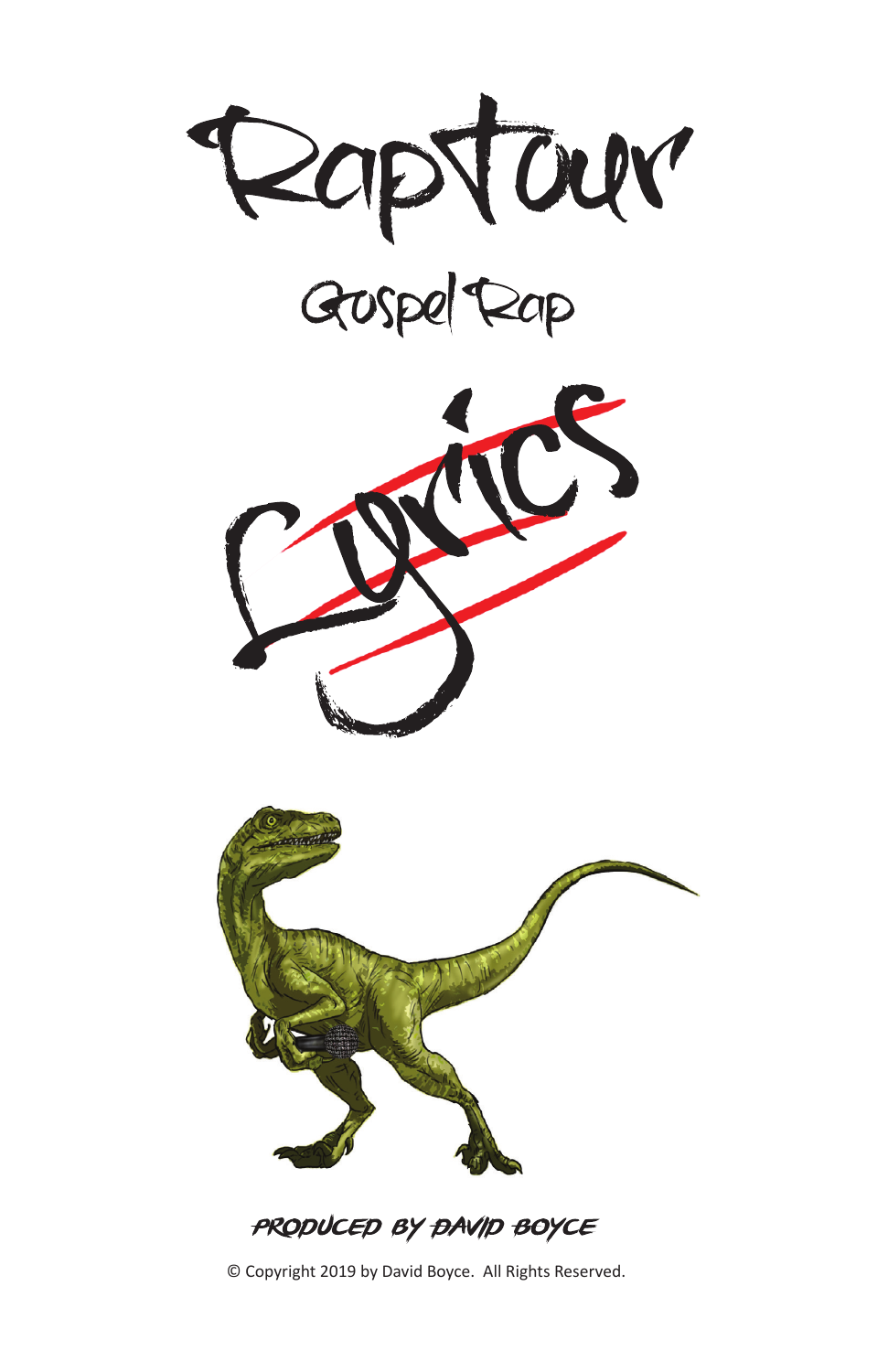thanks to God

# **Produced by David Boyce**

Rap Performance by David as - **D Alias**

Carol of the Bells Mix singers **Jacqueline Boyce and India Cain**

G'd Up singers **India Cain, Sharita Cain and Jacqueline Boyce**

Carol of the Bells Mix soprano - **www.freesound.org/ people/benjaminharveydesign/high-note**

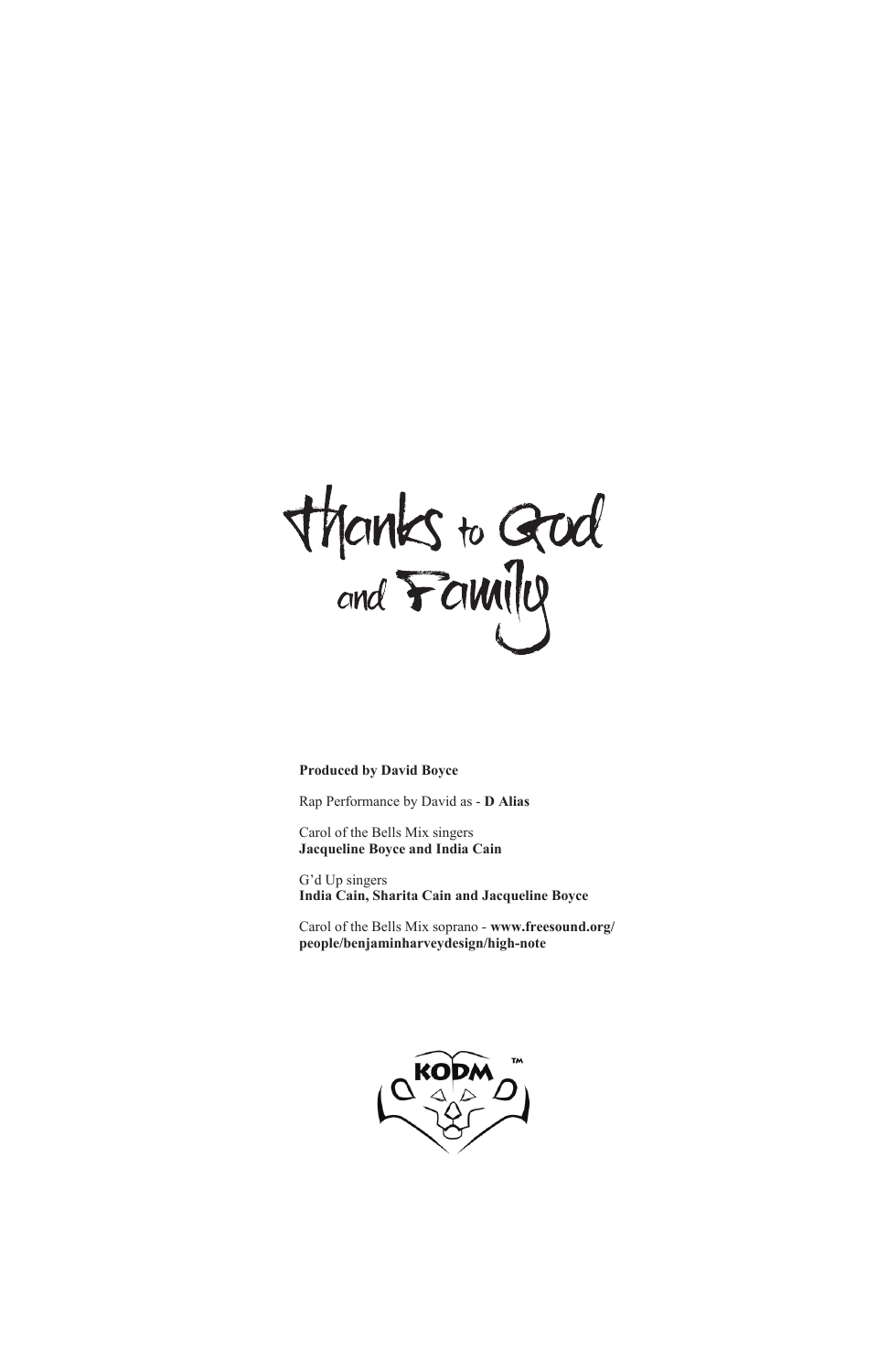### **Blessin Flow Down**

#### (Intro)

what ya gonna do when you hit the flow I don't even know when ya blessin fall down

(Chorus)

when blessins flowin kick the door in cut that steak and get to grubbin bills all paid and extra money all your break throughs are a comin

bless the Lord when blessings fall down shop this week when workers call out blast some music and we show out lets all eat this goodness no doubt

(Flow 1)

kick the door in cut that steak up get to grubbin bills all paid up do a dance when you get that blessin have a little fun cause there ain't no guessin

like a carnivore dinosaur i get hungry prowlin in the store they got somethin for me casserole enchiladas boy thats yummy burgers on the grill in my tummy

when blessins fall down brothas get up put some coolaid with ice in my cup give a church offering out of good love reach and pass them potatos the shelf above

marriages dealings family reunions prayers healing during communions give a toast Jesus hes over billing so swag off chandeliers on the ceiling

(Outro Flow)

toothpicks napkins gourmet cheese say your prayers before eat vacation travel on the cool have dem passports thats the rule

we know blessings are more than material thangs like cash and cars and diamond rangs having a peace of mind and to maintain are just a few priceless things to gains

anyway tho you know whats up d alias put ice in my cup when pockets get fat its time to erupt like a volcano i gobble you up

don't forget the charities we all be needing clarity the grace of god is flowin im just a lettin you know it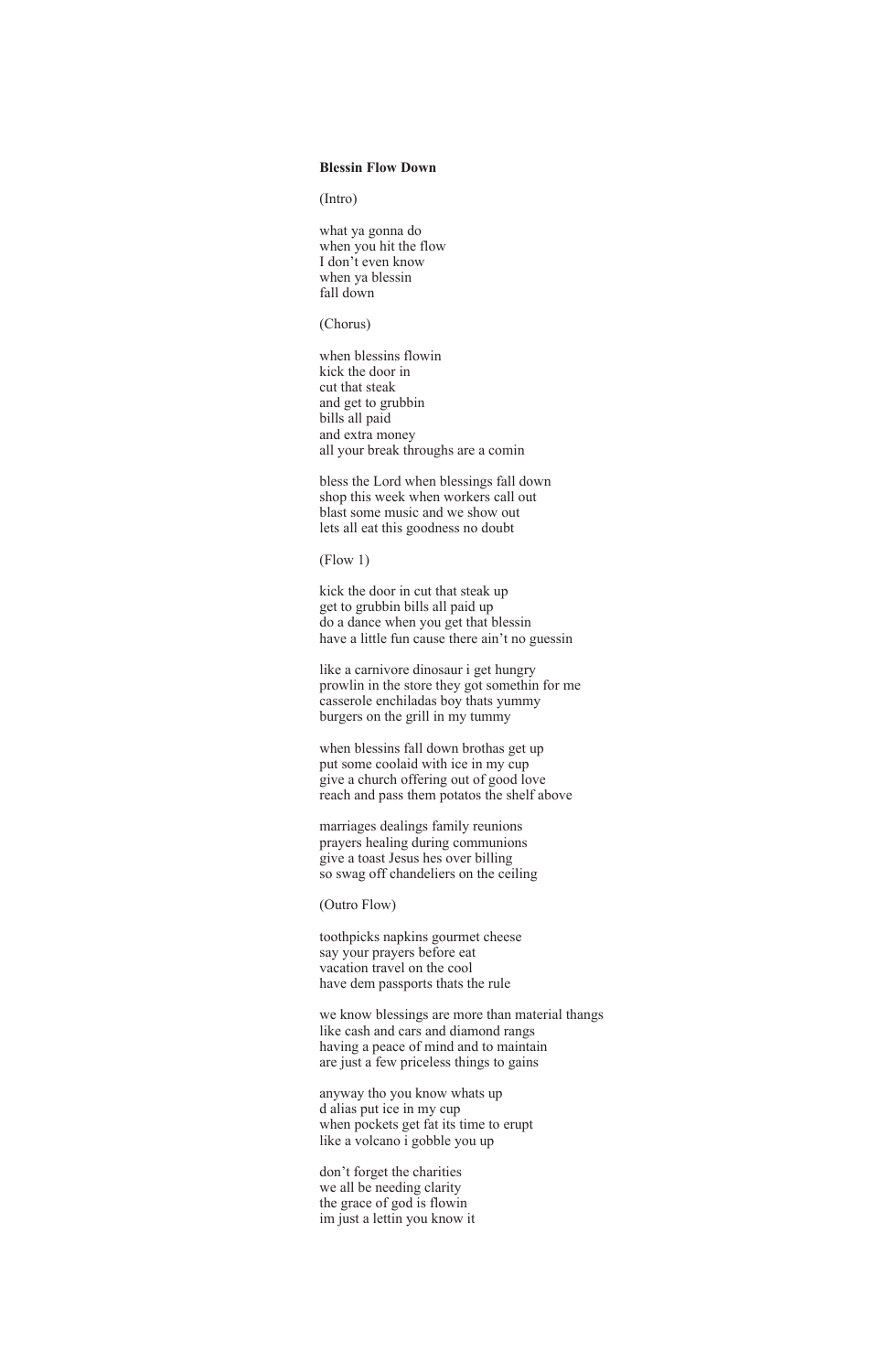# **Carol of the Bell Mix**

(Flow 1)

heaven was short one person when mary conceived best believe a gift man received

he was born in a manga and followed by strangas stirred up herod the child was in danger

dwelt among us as the son of man he lived his life perfect for spick and span

as planned he fulfilled the prophecies and many miracles on top of these the supernatural will

such as standing on top of seas built the church up with his twelve best homies

messiah's no liar but tempted when lonely but pressed boldly because he was holy

(Flow 2)

soon as the apostles shared the gospels the religious group became very hostile

he was put on trial and hung on a tree crucified on the cross for you and me

on the third day it was a guarantee so he rose again for man to see

ascended to the father to take a seat Christ took it bitter so we may taste it sweet (Flow 3)

exponential great potential to all the nations it was essential

he extend his hands to all of man where there is a need there is demand

the word is love the word is truth to all the old to all the youth

don't get it twisted or else you'll missed it make you a witness

don't look for a sign get three days and a fish his priorities on top of the list

advance his kingdom for the souls of men and reversing damage from the effects of sin

unwrapping presents from past expense now the future's intense reflecting who was sent

joshua messiah ain't no one higha he's the one i follow the devil is a liar

paul makin tents had an audience under providence beyond common sense

traveled round about so he pointed out aspects of the christian conflicts of division and transformed ways you should be living

churches of christ greet with a holy kiss anything i missed

carnal men into a spiritual friend the body of christ can begin

# (Flow 4)

a present everyday a giver paved the way his spirit here to stay thank him when we pray

have a merry christmas Emmanuel is with us live life to the fullest the word will help you do this

king of kings (echo) amongst all of these whom foresees the possibilities

c to the h to the r i s t m a s you know this ain't bout toys and dollys or the big guy laugh that's jolly

now i just spelled it out you know in hebrew it does too the names in order translate what the Lord would do as the future grew who would knew

thank god for a savior death is but a hater the son overcame it like a tomb raider

we can receive peace under the lamb's fleece comfort and safety on the daily

(Chorus)

everyday is christmas mary merry christmas

(Background Vocals)

ding dong ding dong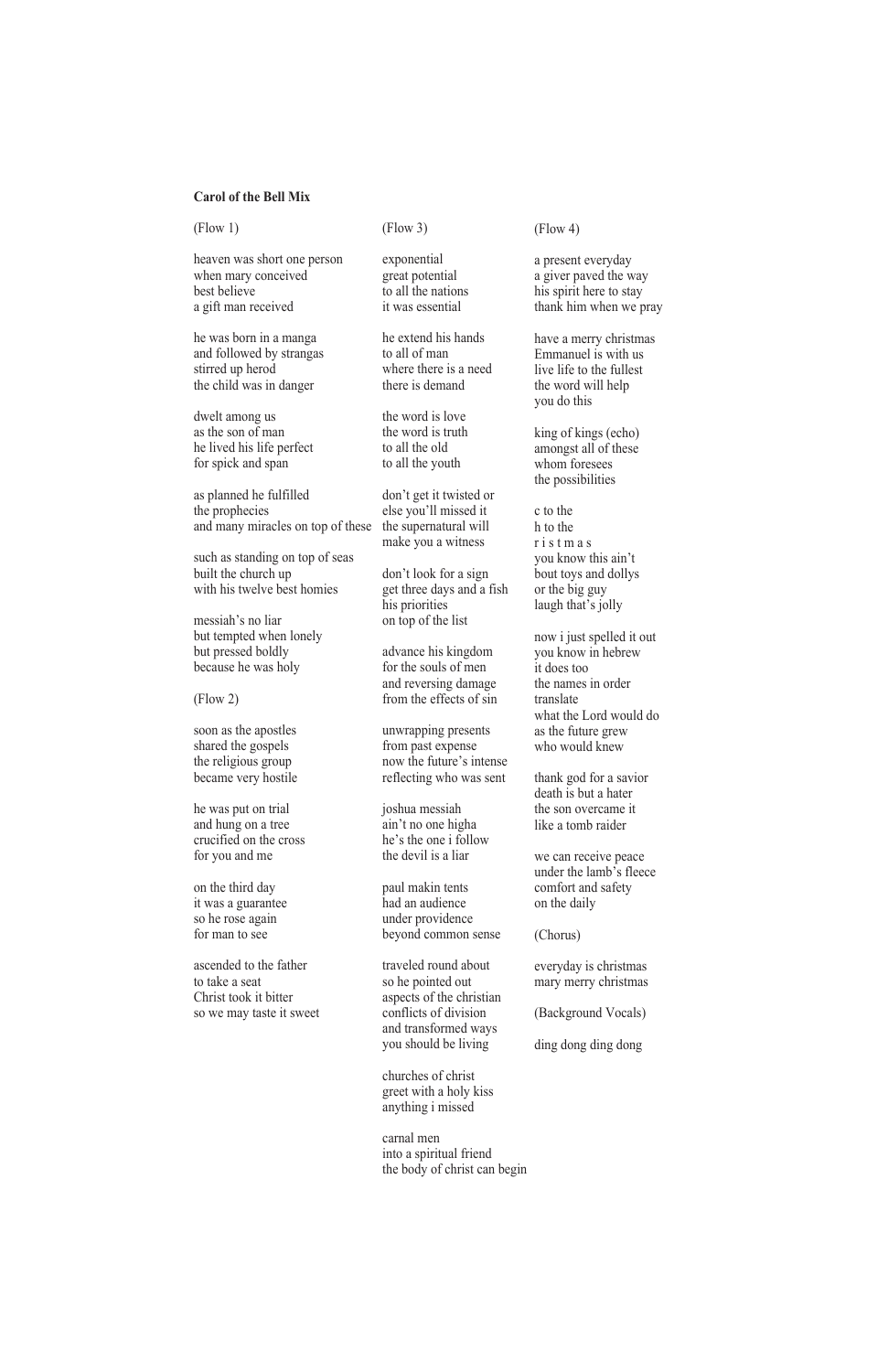# **Green Genre**

(Chorus)

what's up wit it just flow wit it everybody now say put love in it

in the name of what everybody get some Jesus dat brotherly love rep peacemakas not fakas soak'n dove soak evalasting liquid from the One above

i neva eva wanna puta end to dat how eva green ya planet betta bring it back

steady chewin on the word like a snack attack smackin devils in the face like a quarter back - what

how'a eva you'a wann'n to do it lighted path from the Lord now go and persue it

its better when i say it when you runnin' into it

but if ya dumb dumb down the word it smells like sewer soma this and dat ratta tat tat im nothin but net now how bout that

evrybody wanna soon enable greata nua level froma dynamos trua dat - what

(Flow 1)

im a top it up and drop it to ya that our God fatha did tha big toppin for us evrybody to dis day be rockin the cross butt a now shot calla isa rockin a boss - what

froma tomb came a resurrect time is coming for His respect reapin time is payin ya back everyone a gonna be a made a believa to a His reverence

new memba dilemma now tryin' ta renda til you get a legal tenda comin on a decemba comin through on a dinna blessin saints and a sinnas God neva losin Christ is always the winna cause the death on cross happened if you rememba

bow to throw down and then throw up breakin nu story but to give Jesus honor and glory and dat is whats up - yup baptized and wet anybody want to say that anybody want to get up open on up and now say Jesus

### (Flow 2)

fatha in heaven please bless us on earth you gave us Jesus hes perfect from birth we bend the knees when we feel the squeeze reach down and give us an ease - yeez you a givin us your holy spirit the heavens open up when you hear this lyric and the green grass grows when a sinnas repentin when we representin

for God so love the world he gave his only begotten son whoever believes in him should really have everlasting fun Now ya life beginnin he didn't send him in the world to condemn the world but through him he could save the But not independent world or any boy or any girl

but the kingdom saints rejoice will get you tight and livin right if ya got the holy trinity you got plenty of grace and truth raise a child up with wisdom and readied him from youth according to the gospel word for blind you will find hope, alteration and new sight

(Flow 3)

Gotta wanna get it He's the one that sent it Truly you repentant Hope is neva endin Now ya soul grinnin And you wont resent it

Write it down and pen it Now I think you gettin it Live it like you meant it Now you outta prison Jesus Christ is risen Devils always hissin He's da one thats trippin Now-a you-a living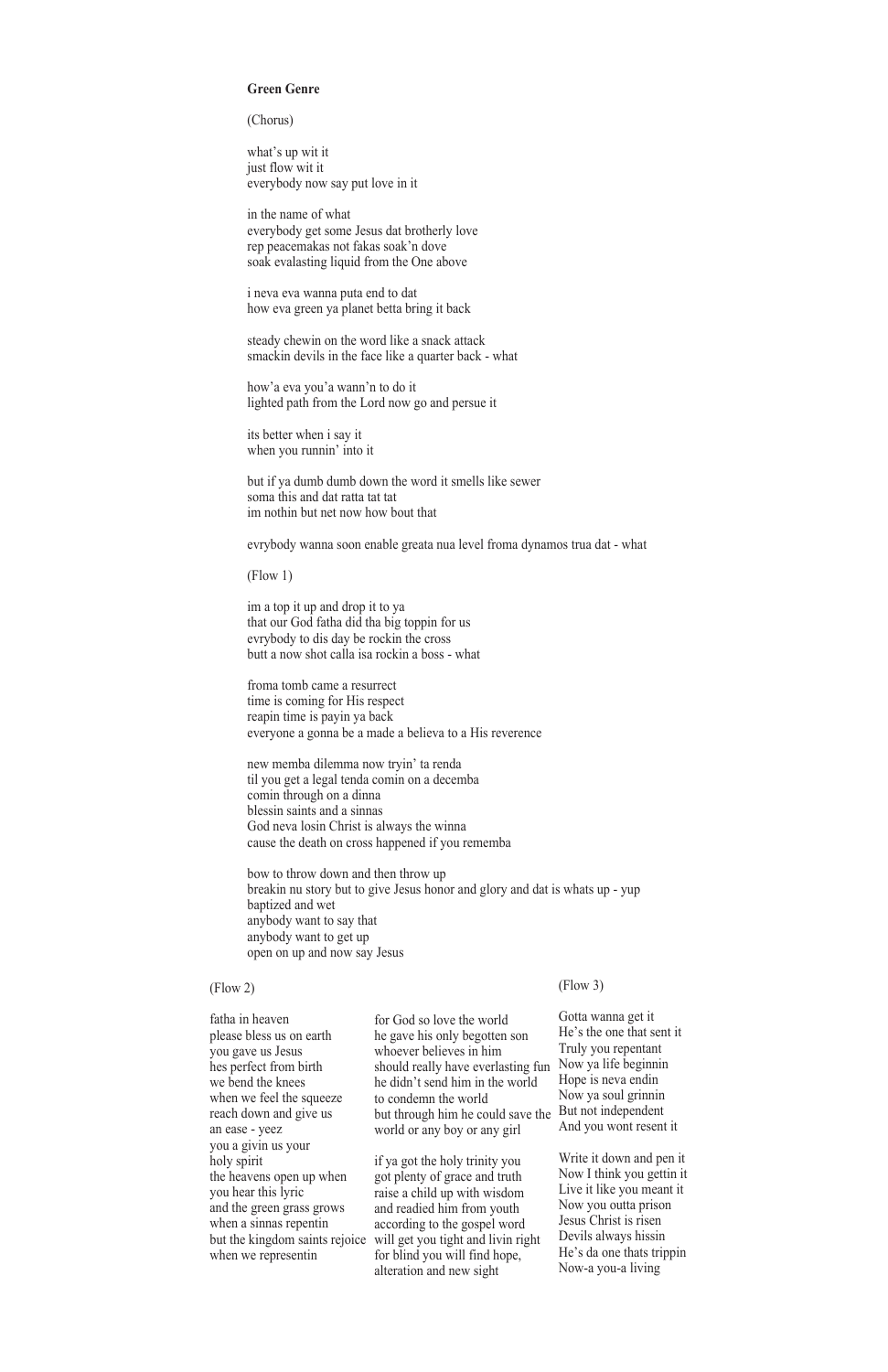# **Liberty REaD**

# (Flow 1)

his head was banged up he was a head banga he nodded his head liberty spikes embed his color wasn't green he was covered in red looking down on man is the reason he bled

(Chorus)

liberty was red liberty ain't dead crown sit on his head liberty ain't dead

liberty ain't dead x4

(Flow 2)

liberty was read from the gospels and freed many souls the price that he cost was not paid in gold he saved with a book that came from many scrolls delivered many lives from young to the old

### (Flow 3)

Yeah he died but came alive again some had even fled some whom that he led one had even dread

for centuries people passed the torch and men got out of bed spoke freedom in the shed a movement now was bred

# (Flow 4)

freedom and equality went the extra mile folks got to reconcile jesus is the how

jesus is the who jesus is the how how about now no sweat from the brow

liberty was red (repeat on outro) liberty ain't dead crown sit on his head liberty ain't dead

liberty ain't dead liberty ain't dead liberty is red liberty is read

(Flow 5)

liberty can fly and even touch the sky aint grounded but his town is looking kind of dry

people's burdens make em cry all they do is pout and sigh if you need it betta read it why liberty is alive

liberty is alive liberty is alive if you read the holy bible the scriptures come alive

liberty is alive x4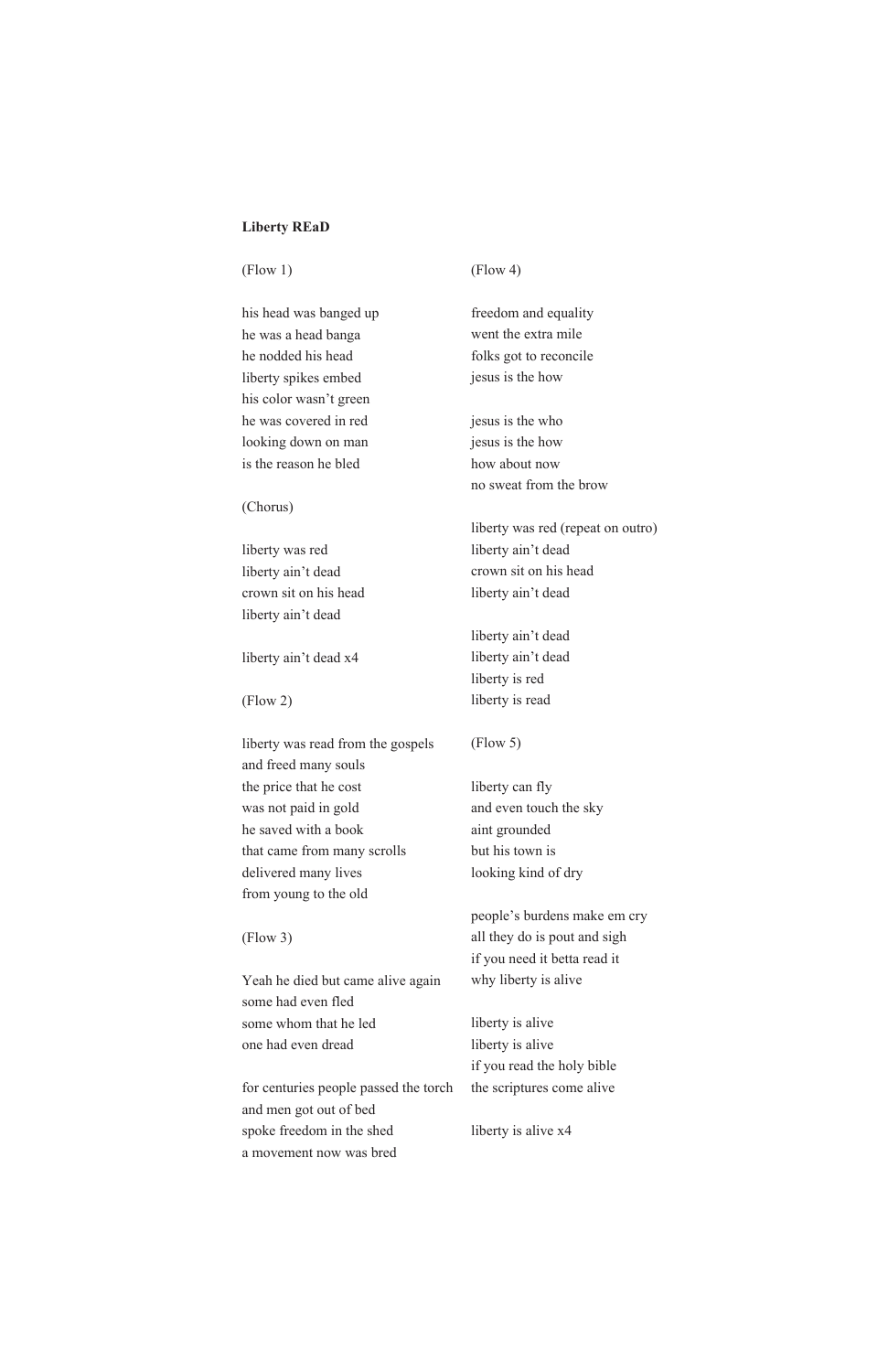# **Overdosed**

#### (Flow 1)

yeah, yeah too much too much x3 too much too much too much

people be psychotic technology be hypnotic like zombies living up in a trance with no path you don't even got a chance

on too much extra content the money ain't even well spent takin in way too much stimulus people paranoid addicted to populous

they be like why don't you talk to us why you be droppin us over our head and such somebody said too much why can we not discuss

what mediocrity consumer indulgency demanding lifestyles stuffs that junk to me blind ya reality desires in a touch ungrateful greedy comparing way too much

yeah

think kingdom be a man of God without a façade lets go in and ride ain't no need to hide being a part of Jesus's Christ's bride

there is this notion of being focused reaching out not to get noticed

conform not to this world but transformed by the renewing of the mind are you blind

are they stressing you by pressin you or are you pressin them who's got time for impressin and guessin

we in a mess and learnin a lesson

now lets talk about blessin the nation a whole new type of conversation

that involves empathizing sympathizing foreseeing God's vision on the horizon

tune in to that hold this station audio wave that's comin from dave to your recollection or subjection while you determine your selection

no surprise may be wise not to fill up on them lies like a green froggy eatin flies how much you wager on peoples lives

### (Chorus)

everybody be on that overdose everybody be on that overdose everybody be on that overdose too much too much from coast to coast

### (Flow 2)

what we gonna do without em if next generation rock bottoms resolution the world aint got em how about otta get alotta pinatas full of love and sweetness so many forgot about em

slow down reevaluate its not to late concentrate open the gate for this message is for anyone state to state

be decent and repent relent to heaven sent recent large percent

too much of this and much of that everybody get on track

like a balancing act gravity brings all things back except for some things Jesus got your back

(Outro Flow)

when folks be in they zone they wanna be left alone so many people wont be hateful if we slow down and be grateful

when love we love is all gone our bond that we have is not so strong all the joys in the world that we know wont be so tasteful but rather wasteful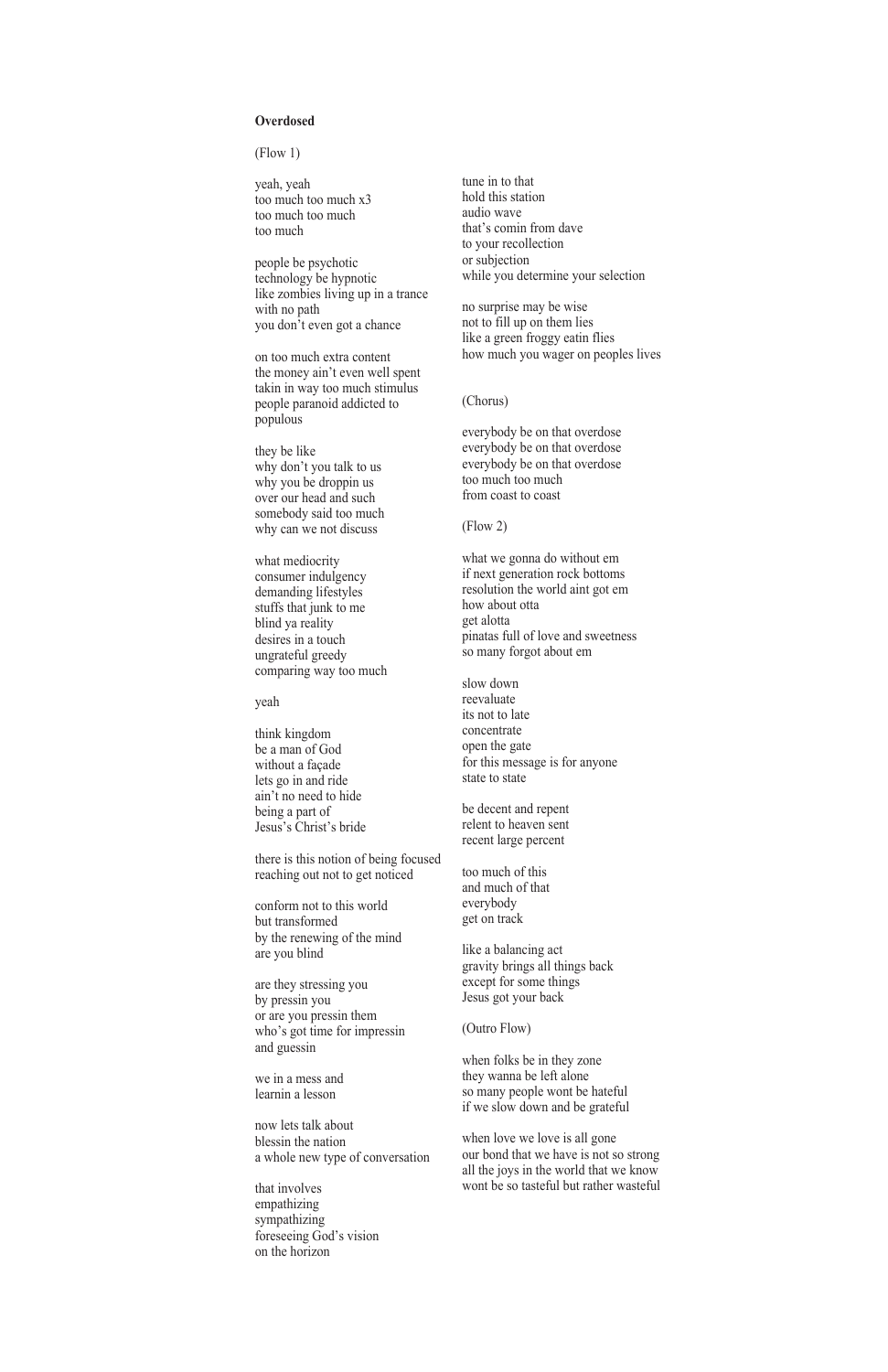### **Polarized**

(Chorus)

polarize on their eyes

(Flow 1)

whats your fix to this a list consist of this prefix suffix remix a twist

what you spent on window tint the clarity is where it went with good intent

correct the eye subjective i the reason why i objectify the common lie

the eagle eyes are for the wise so wear your size that they provide no need for vies

polarized to magnify many colors that signify bend the lens that make a mends jesus way is true for men

(Flow 2)

vividly helping me understanding processing god in me is demanding trinity calling me keeps me standing enigmas sighting be hid you can't see

maintaining retaining good composure optimized focusing on enclosure holding on principle for exposure quality case you get full closure

cataclysm for the spiritual blind a radiant prism from the divine optimism filling an open mind but extremely dim seeking a sign

faction reaction when all can see beautiful in action color can be aurora senora visually no more of the horror indelibly

trying to concentrate to calculate having to isolate you got to wait decisions stirring up a division illumination will stop the fission

his kingdom rising not surprising flying and piloting can't be hiding the violet spectrum block the blighting polarized conundrum is subsiding

#### (Flow 3)

yeah, hiding behind them shades or do you just need to see the condition

is partition people see but things are missing they know subtraction not addition that it cost to pay attention add it up you missed alot a biased heart is what you got a certain shade is what you spot so you wear it when you blot - people out

### (Flow 4)

get yo brain washed cause you know it stank polarized in ya eyes every time you blink the illusion that ya choosin' is it from that drink now a days people don't even try to distinct the nation's in a wreck and need's its eye checked folks in liberty's head stairrin' down her neck

brown is okay if you about the green otherwise you ain't a part of the team

blinded by light to make you see clear like paul in the bible Lord Jesus is near

what tint are you on is it uv protected add or subtract color from the plan you selected

#### (Outro)

the key is Christ centered when the holy ghost enter he will make you a winner even for a beginner

this glorifies him other ways turn grim the carnal minds see dim read about in the book of tim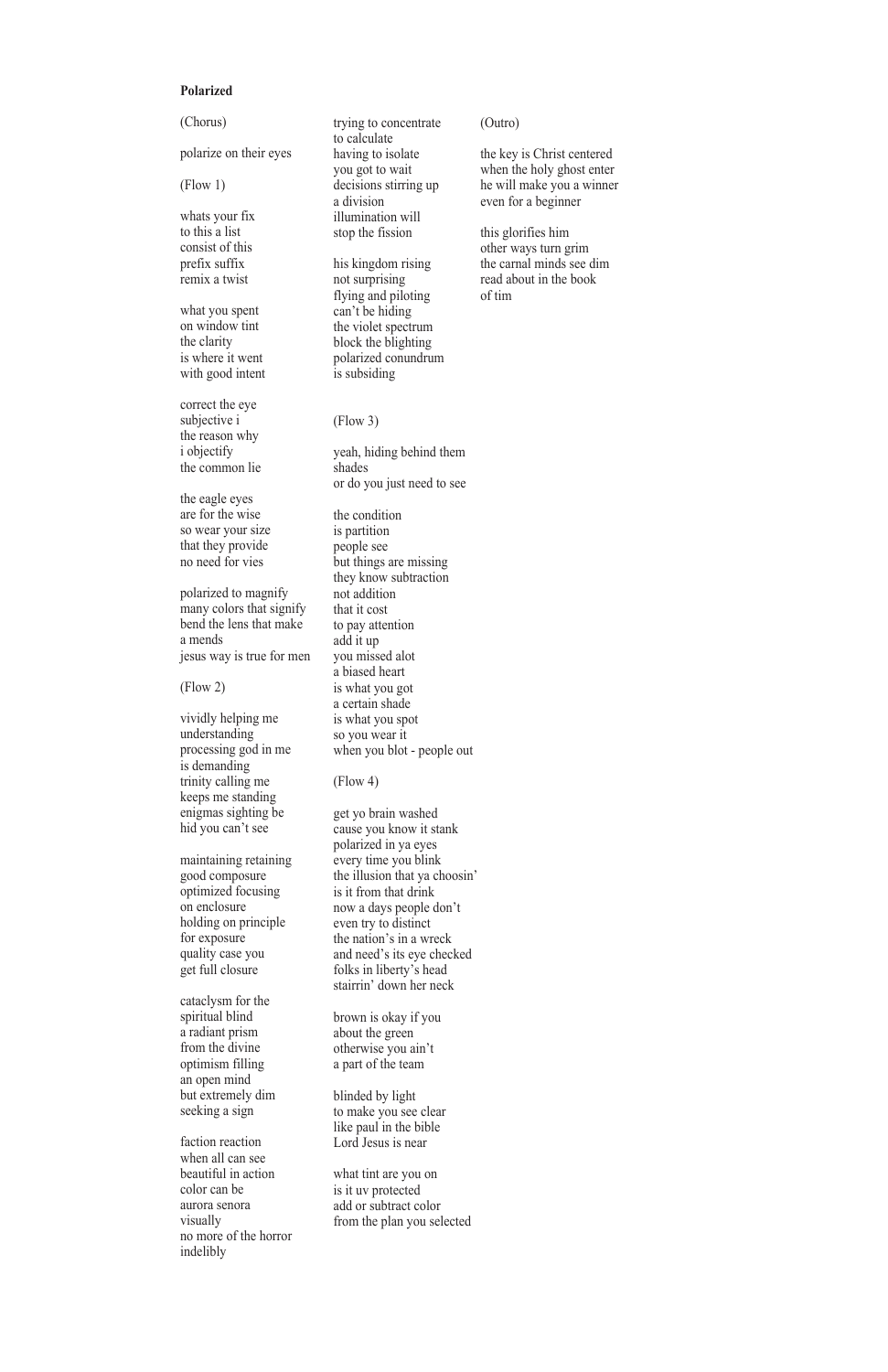#### **Raptour**

(Flow 1)

get some brain meat digging way deep searchin for meaning the level is real steep

archaic adventure a dino thrilla it will sift you out in and out of your villa

it will cut you up into a brittle bone if you wrong and come against it alone you think you have maturity and purity the truth will have your heart beatin serenity

whos side are you on are you the prey or you the raptor comin afta preyin over meat and got ya heart beatin beneath in its teeth and ain't even breathin

its claw its jaw the terror i saw in ones self had no breath nothin left and couldn't even scream or get help

ate through ya heart and tow ya life apart the life in the dark then came a spark

there you lay a lie and had to die there was no good bye just a helpless guy

the plight of the night right guy in sight covered in stripes who's clouts' dynamite

a man's strength and might try to make it all right

(Chorus)

the truth comin for ya like an apex a raptor coming after for a suspect

it want flesh of the heart that's the best part pumpin and a thumpin where it will start

your life is a cave and you lovin darkness but you needin saving from its udder starkness

you runnin and a gunnin a philosifo-rap-tour in this new chapter it can see the black noir

# (Flow 2)

some hightail it but don't quite nail it archaeological diggin got the prodigal yellin you think ya know me this ain't yoshi forerunner got you cornered in dark you can't see it tracked you back that a panic attack gotta hunch lunch ain't in your backpack

hear me roar im a dinosaur chompin and a stompin right through the door here to eat up in one gulp abruptly find ya life in me so don't disrupt me

biped made ya dead covered in red like a bed spread no need for meds

dead man walkin no need for talking that raptor prowling and somewhere stalking

got ya chewing on a mic eating on ya own words this rap tour consumes the absurd

(Flow 3)

while you smiling that thang growling it may get ya if you challenge ya homies with ya did they split ya it get ya woman or she quit ya

if you get got

the raptor as captor soon after this chapter will capture

your old life and consume it it lay an egg now you a part of it

this yoke ain't no joke it will grow and gobble new folk a new generation ready for harvest as he spoke

that is the word whom i mean pursing hearts to redeem a rapture coming after those whom give their life for the team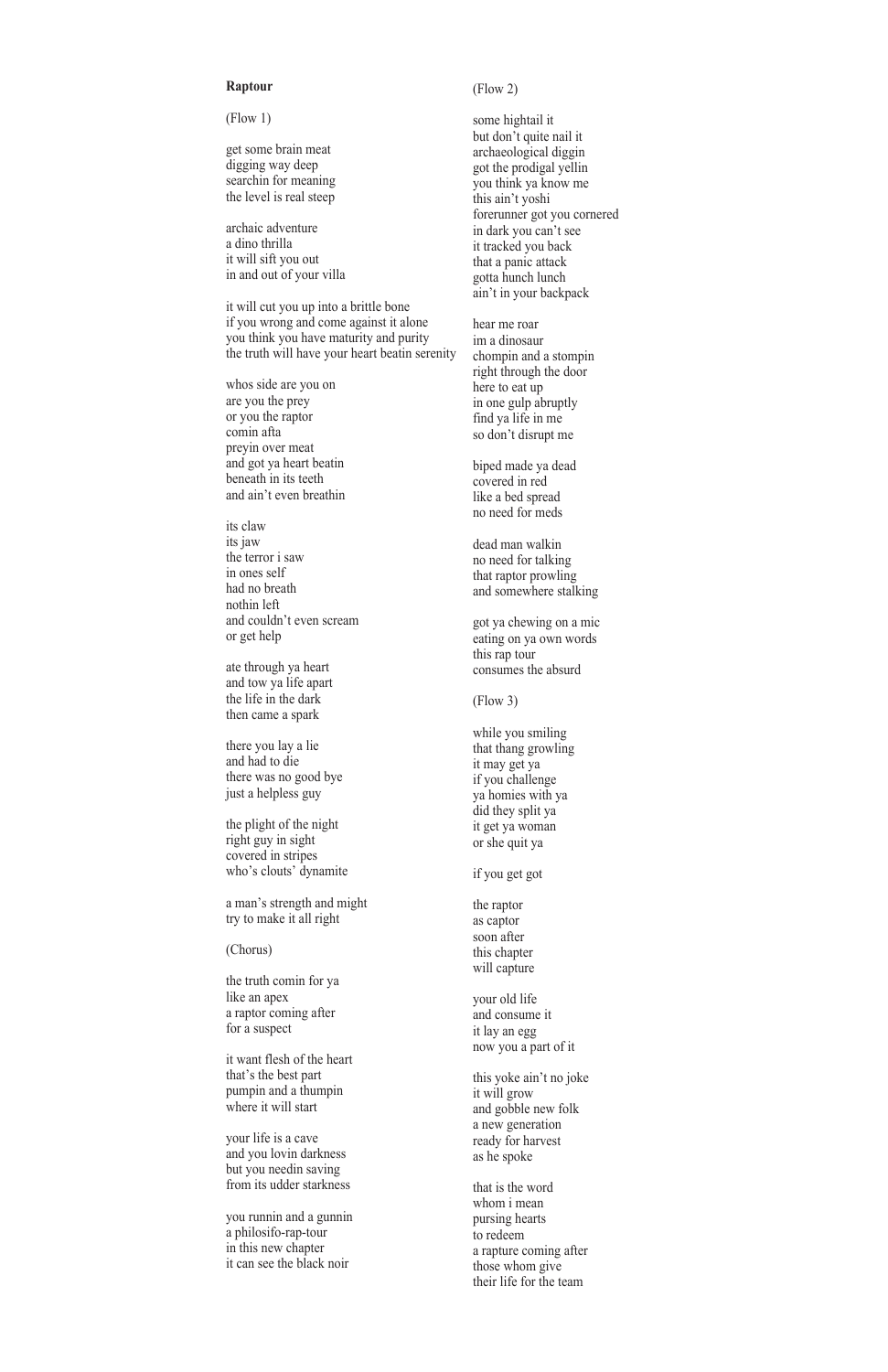#### **Reload** - monologue

well you know when devotion is set in motion its gonna stir up a little bit of commotion the enemy hates you and me because of the story of Jesus victory

if you got praise and worship days of raisin church up from weeks that were real tough you felt like it was enough

sometimes the temptation of frustration make you want to lose out on patience however it doesn't mean you've reached your limitation so keep pacin

because you ain't racing the devil's the one running out of time and im not lying he's the one that gonna be crying

if you a child of God he best not mess with cause we got bullets from praise and worship reload tenfold turn up beast mode now im stirred up

word up now my words murda shootin devils left and right flank reload the praise tank blastin holia than thou elevated to a high rank

got break through news for you squeeze a hair trigga watch the hole get bigga

sayin that clip a bayonet when the Son set get me some of that squeezin bullets

gonna fly through into the Son light now its time to praise fight on a new height

so i gonna use persona like a sprint runna takin out foes by the loads when i get up on ya

angels and prayers are my defense no coincidence overcome haters and get ya recompense reload

on that ammunition

im on a mission in Christ get a grip this ain't no guilt trip picked up a tip bust a devil's lip

keep yo mouth shut the lord's on my mind bazooka blastin' any darkness way behind

machine magazine i got every time joy destroy every decoy yo master coming after my laughter but im much fasta

the enemy foolin' his own self and gettin slammed by a pastor

did you here about the weak and the meek yeah they be tormenting enemies while they sound asleep it gets deep wanna take a peek it much too steep

(chorus)

reload that ammunition im on a mission

reload that ammunition got a suspicion

reload that ammunition im on a mission

reload that ammunition if you listening

#### (monologue continued)

everybody pray up every time you stay up

use that praise and worship it's never enough

lift ya head high make the devil cry

no need for camo we using ammo

exalt the Lord sing on a chord

crack a devil's skull if you gettin bored

we aimin higher when times are dire

making enemies drown in the mire - say what

from victory to victory and glory to glory that's how we put a cap on this good story

when we're devoted to the Lord you slaying devils with a sword so keep pressing on- ward and you'll be moving forward

keep that in mind if you every passing time just saying it's prime and you'll just be fine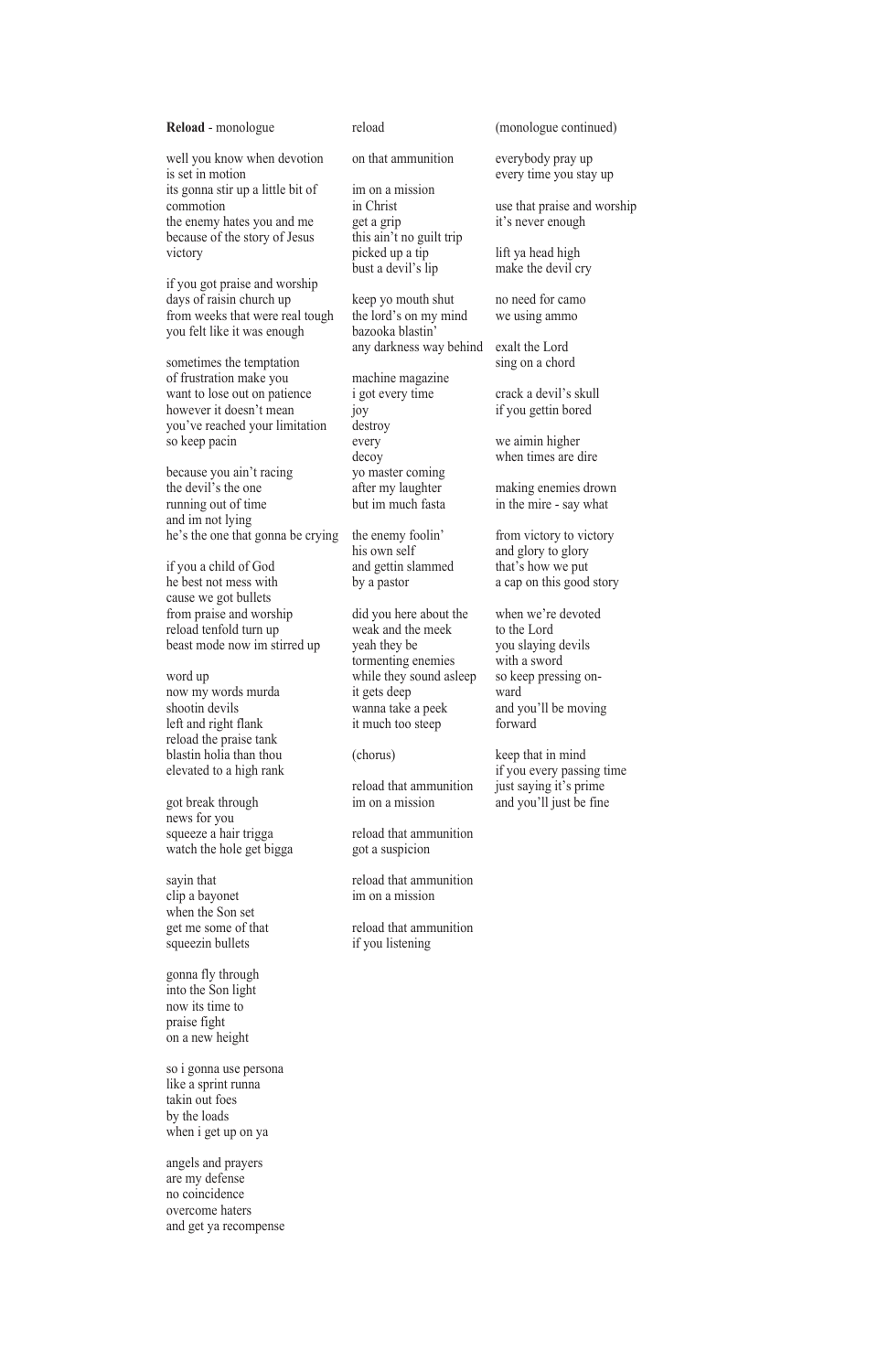# **That Livin' Water**

(Flow 1)

like a flounda i found ya sideways you may wanna quench ya soul with something cold because of the stench its getting old

i know a life source that will help your voice from getting hoarse so you can run the course

have someone told ya bout that livin water God's word is like a soldja with a super soaka

you can can up that soda from your son and daughter start drinking on that word as ya gettin' olda

that liquid swagga yes that thang matta the evalasting life that will clean ya bladda

holy spirit filled up in ya grill and you feelin fresh now that's the deal

the narrative of the Samaritan woman was drawn well and imperative that the woman went out to go tell

jesus words got to flowing but answers had her going livin' word start to showing prophetic he was knowing a livin' well he was waking affirmed and true wasn't fakin passin through the route taken a crowded mass she start makin

(Chorus)

Jesus keep you satisfied a liquid source for His bride livin' water if ya dry put 20/20 in ya eye

it will have you flippin out you will scream you will shout high quality from the spout that living word be comin out

(Flow 2)

let us flow upon the hydro the power of God is dynamo so what's in it is it nitro abundant life which he bestow

this thing gushin out like a spring with an epic mass choir bout to sing glisten in life like a diamond ring make the author of your life Jesus the King

thirsty and mursty by the byways give it up for Jesus one we need most slang a tongue do a dance with the holy ghost hose ya down to the ground like a fireman local town make a sound your entire clan

> credentials ain't essential get a hold of it living here ain't no rental keep a home with it keep the fluorine and the chlorine out of it now we soarin' ain't imploring because of it

(Flow 3)

can you see clear that he is near remove anything that present fear

not thirsty for the world so hold the tears filling up on sound doctrine open up ya ears

the Lord don't believe in being stagnate he'll cleave to ya tight like a strong magnet

you his child now so there's no need to fret he caught you like a fish in His own dragnet

He fill spaces like an oasis fountains and springs not a dream so we stop chasing

mirage is an illusion living water is the drank that we choose to keep cool in

living living water water not not in a bottle bottle if you want a swallow swallow Christ is who you follow follow

wash away those insecurities dirt grime and many impurities think ya solid the word will liquidate ya blink your eyelid make ya a new creata

old things we squash this ain't hog wash a new day begin turn ya into posh

now we ain't snoring cause the spirit is flowing ya soul is alive it surely ain't boring

(Flow 4)

water boy full of joy good to meet ya hip ahoy

i sea life school of fish high level see star make a wish

beathin' water through ya gills sword fish knows he pay the bills

real fish off the hook you catch that not commin from the book throw that back

(Flow 5)

ten feet deep we divin in all in the water is that a fin

think i found a pearl now im comin up a treasure in the kingdom had to take a gulp

God that holy water plenty if your order from heaven head quarters got you crossin borders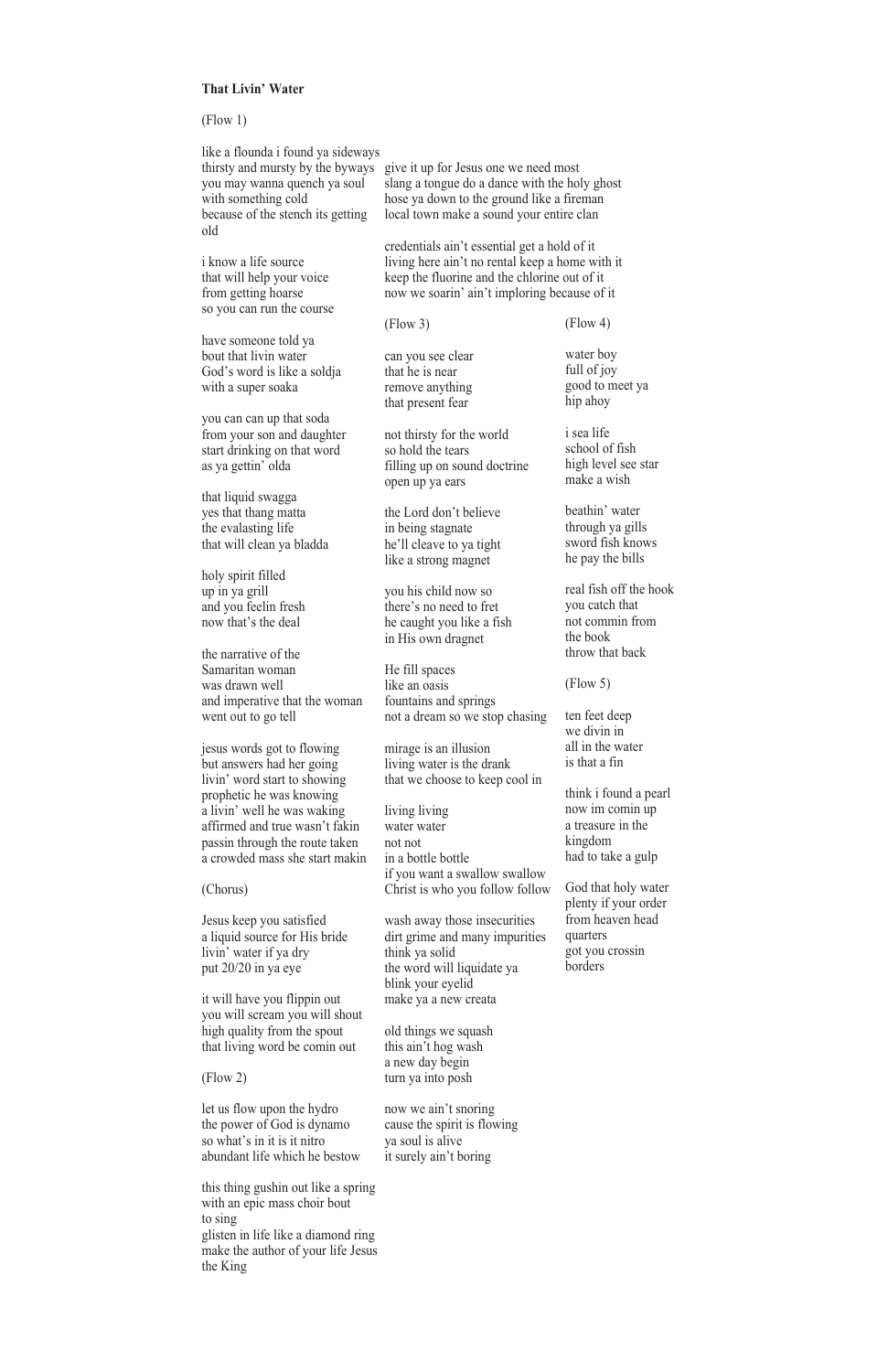### **King Jesus King**

# (Chorus)

# king Jesus king

### (Flow 1)

king Jesus king signet on His ring its a mighty thing to sing about a king

seal on this deal to whom it will appeal you know this thang is real no matter how you feel

He wave out His scepter forgiveness to the debtor His servants feelin better approval in a letter

every tongue confess every knee shall bow makin good progress folks be praising now

(Flow 2)

go make inquiries and write them in yo diaries no one will be sorry cause this King's not retiring

justice from Messiah raise yo hand much higha don't let Him pass right by ya cause this King is on fira

Lord Jesus Christ king Savior Deliverer Love Truth and Grace the Light for the human race Holy is His face sweet is what you taste thanksgiving in this space king Jesus king king Jesus king we all rejoice and sing king Jesus king

amen to that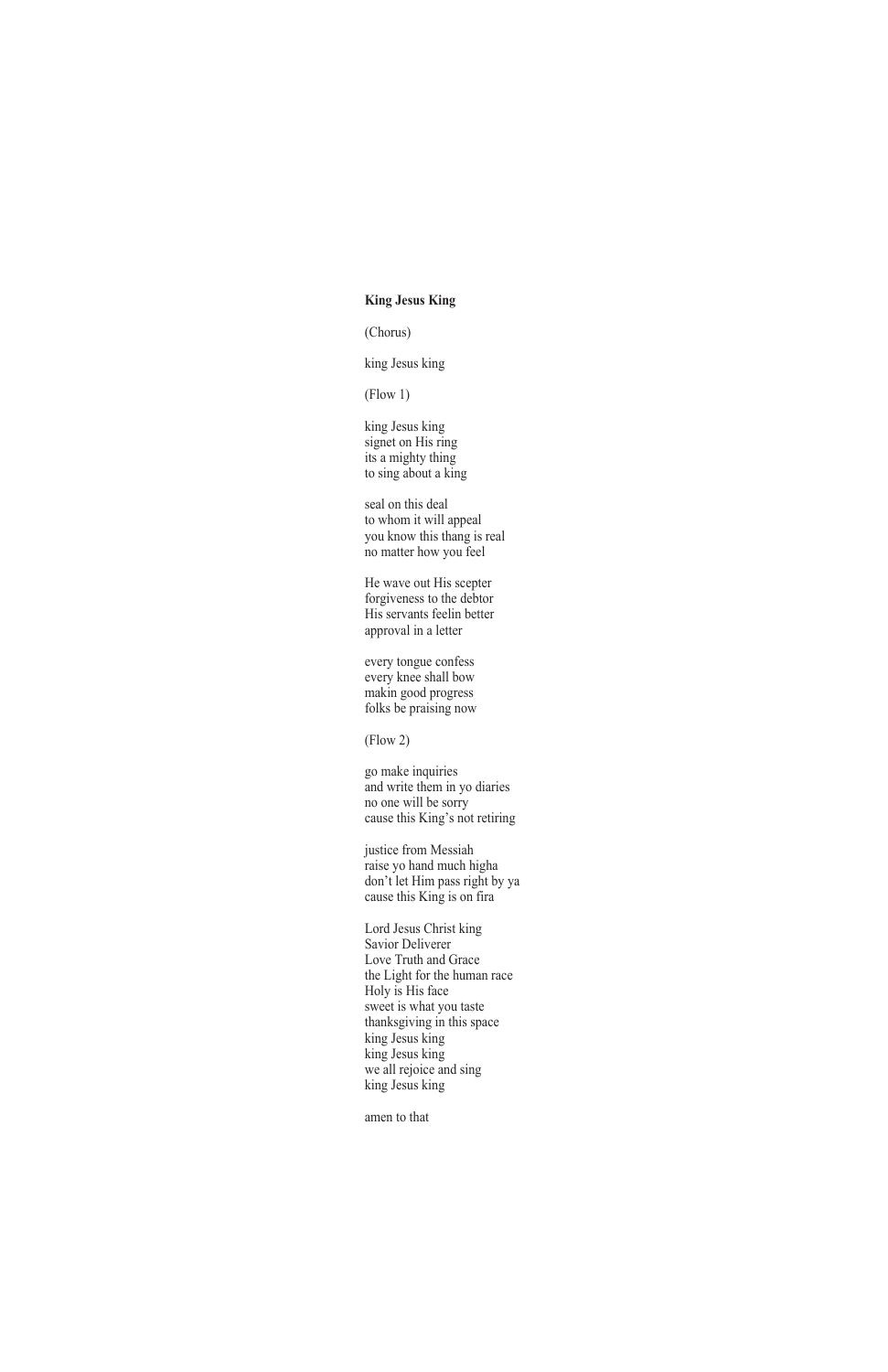# **Throw it up for Jesus**

throw it up for Jesus, throw it up - yeah

gone throw it up get crunk for the Lord - yeah

hes king of kings now thats whats up - x3 hes king of kings now gone throw it up

throw it up

# **Tune of the Loom**

(Chorus)

weave on the brain what ya got there right there

patterns ya maintain can light a nightmare

under and over keep it tight there right there

cover a lover good sight there quite rare

(Flow 1)

add some wrinkles to ya gray matta makin the brain fatta weavin a sound loom to a methodical brain pattern for the logical or prodical makin this thang matta or the brain gets bogged by the voices that make chatta

feed the brain excel and gain maintain to sustain choices we make weave a pattern membrane if woven in devotion dilemmas can't stain the path you take betta keep you sane

spitin words like a gatlin got me sweatin neccesary vocabulary dancin like a latin speaking life with meaning make it hot and steaming if ya wise pull up a chair and get to leaning

get on board with the lord da word is ya sword approachin' with respect if you a coming toward perceive this weave comin up from me threaded up and woven you betta believe folks be lovin

### (Flow 2)

full focused not jokin guns smokin cons chokin stomp trolls takin tokens whose nose be a pokin fruit of the Spirit through lessons if you hear it change ya mind change ya soul untangle patterns that are old articulation enunciation our clerical obligation showing through up in our nation people minds on vacation livin word I be drinkin good shepherd got me thinkin weavin patterns in my brain threaded headwear keep me sane

(Flow 3)

when I text you hon I use a lexicon learn new words and list all the specs for fun this rhyme is on time and quite sublime best tasting mole' with a hint of lime

probabilities be massive massive possibilities not livin life passive

profanity we aint having our sanity we be tappin slappin and dappin and unpackin the rappin results when start and finish success of goals you be gettin times get tough and you ain't quitting the squatters doing nothing but sittin the book of proverbs tell a lot for in the scriptas it is written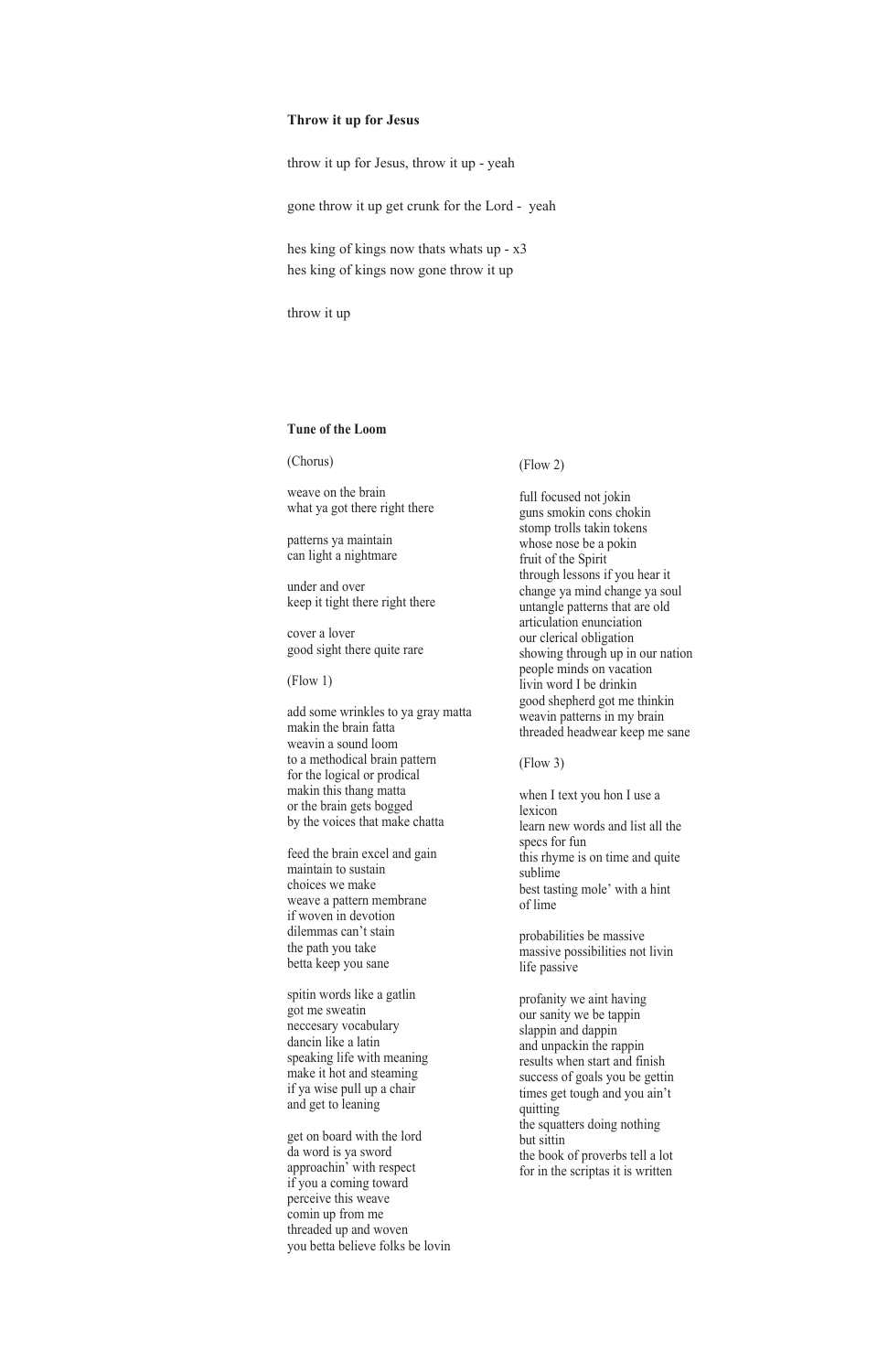### **Child Of God**

#### (Flow 1)

we walk in faith knowing the Lord wants best for us to live a life obtain a way that's fabulous not he or she just you and me is where i rest my identity responsibility accountability with two or three where we agree a rest is wear my Jesus peace where i release a home to lease sit back and relax we can list the facts it better than the digits on that income tax He love us you know this Word told us His promise despite if you have doubts like the disciple twin Thomas i'm just being honest

it's transparent but a-parent child of God and a free agent walking with God ain't no vocation trip rather man and his Creator build relationships sailin' off with a child like spirit you know His subtle voice and when you hear it distinction from the noise not a human voice you making good decisions now we all rejoice

# (Chorus)

i know who i am and who i be the Word of God is how i see and other things that don't make me i'm changing things making devils flee the stress is less cross my address that spiritual rest thank God He bless our burdens He shoulders if we let Him have it i'm certain you lookin' older if ya worries are habits a little pressure you will mature and I'm quite sure that you got the cure folks wanna know just what ya got the light of the Father is what you spot child of God cruizin' like a new hot rod soul lookin' good so everybody nod add an emblem picture of a press on cod visit on ya street that's how we drive it right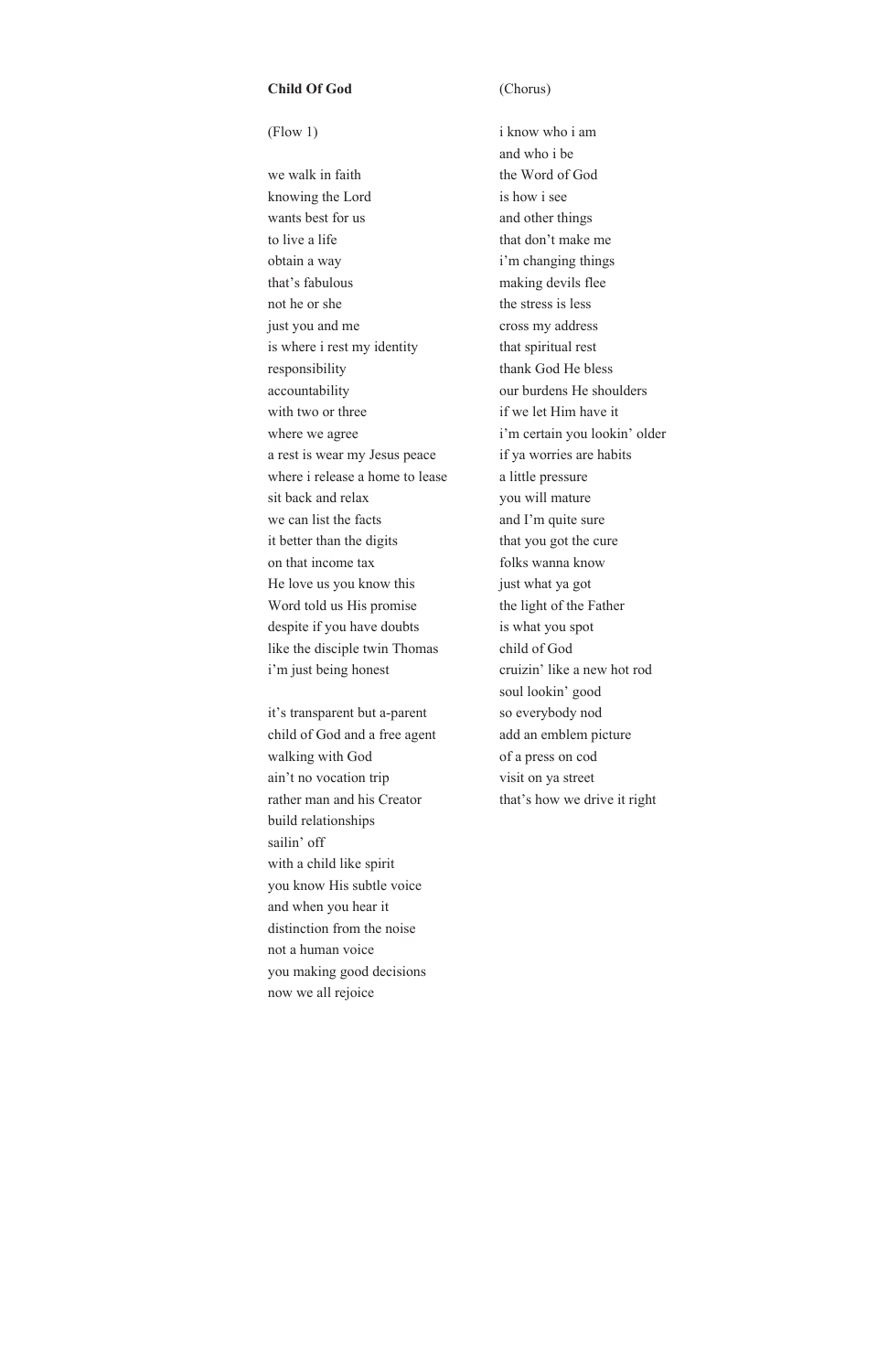### **Child Of God**

(Flow 2 )

thank ya for adoption a life worth living the greatest option He found us low and helped us grow now take front row takin off like a jet plane engine don't mix it up with that worldly who was he? religion trying to bridge a gap but you keep falling short don't try to earn it case thrown out of court they know us for our love for our love receive it from above from above it's the end of the world some saints be tripping set on prophecy not em-pathy children of God will makes things turn c-o-g we will not adjourn the Lord guide my feet now i make it blessed overturn the situation so i pass the test overcomas stompin' drammas beatin' the heat like the summas

(Poetic Flow)

i am saved saved i am not bound to the grave for salvation is who I am becoming not where i am going the thief's soul wasn't saved and he went to the grave accepted into paradise knew not Jesus was nice so if salvation has no condemnation and condemnation needs salvation according to the thief they both have limitations both are experienced on earth involving death and spiritual birth in whom you're becoming not where you are going every knee will bow according to where soul shall go does this sum up the rest who the real teachers preachers leaders or students who you learning from or whom you teaching watch out students you may be teaching teachers that are learning students and teachers watch out you may be learning from teaching students scientists look out into space and to the heavens for signs of previous history but answers phenomenon enigmas parallels world universes and paradox exist in the mist of me

it takes faith not to believe and belief in another's faith so who defines our positions titles authorities or descriptions throughout the day it's our source God the maker has the last say even this very thing i wrote He inspired this way if you can't problem solve in three dimensions you still have one supernatural option God as a child of God we have four ways of seeing something don't be like the thief on the cross and meet your maker broke if you want a God head start in this life identify with Christ and He'll make you whole wear me Jesus threads woven unto Christ beautiful patterns threads of the Word loom of the Spirit God threads on me identity in Christ Jesus covers my assets the woven Word God's software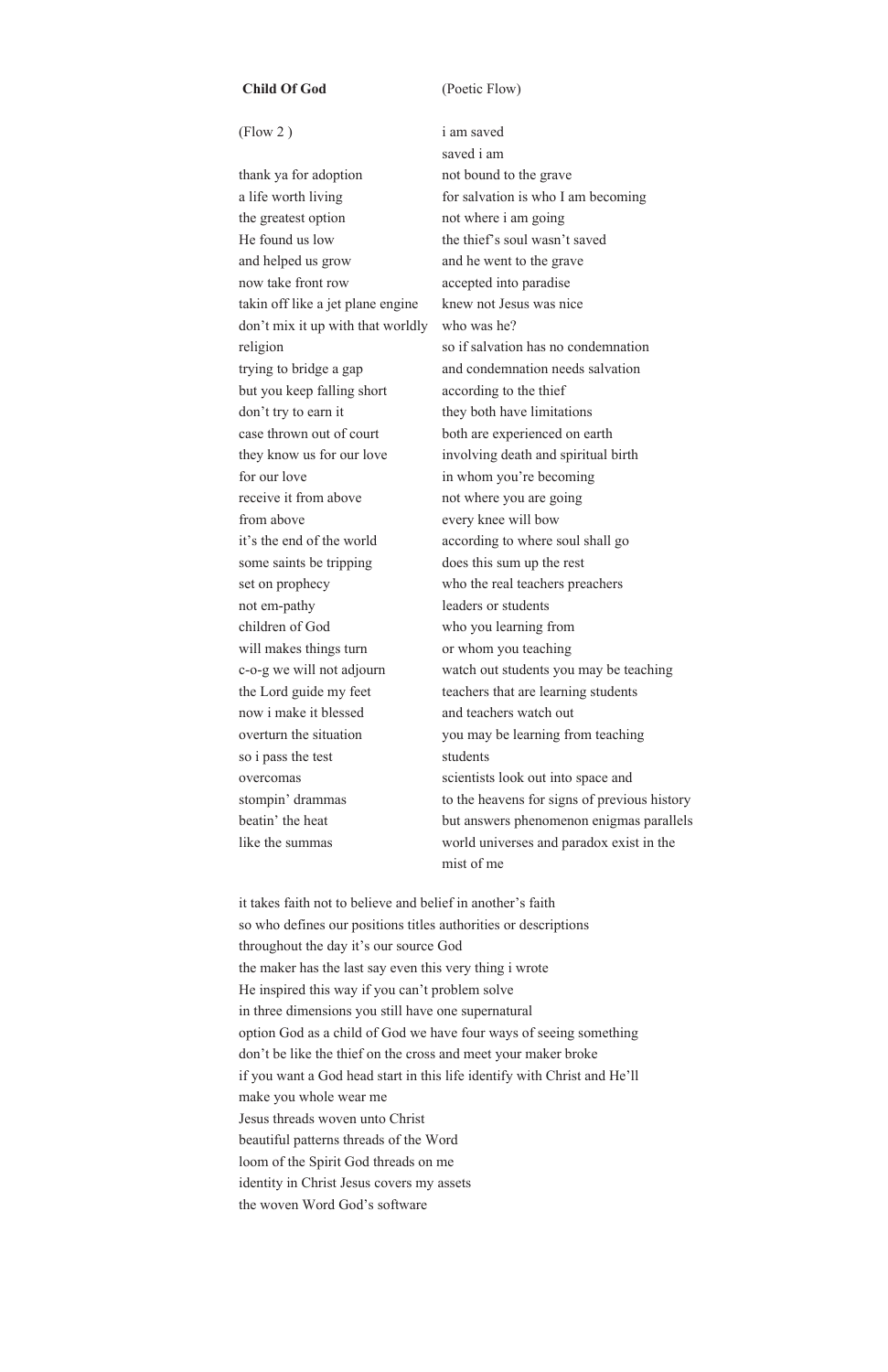# **S Word**

# (Chorus)

Son of God Elohim Great I Am and Lord Jesus the King Alpha Omega High Priest Hallelujah praises we sing

(Flow 1)

a lot of people like to use the S word but im gonna spit it out for ya

for goodness sake turn to the scripture to see God form the big picture you'll even realize that He was always there with ya from the beginning to the later days when satan was out there to sift you out and get ya

searching for purpose seeking out meaning sun rise in from east shade fall on the breathin

sanctify ya with scarlet red seeing higha soaring ahead

salutary motives spaded grass like clovas serene space all over stretching out ya shoulders

sacred life He's giving set you up for living still waters you swimmin shining light not dimming

### (Flow 2)

sacred sanctorum sanctuary when He was scary the Spirit dwelt in His mother womb and her name was mary

six days he created on the seventh he chose to Rest people be debating how man could screw up on the Lord's best

supernatural savior and sea walker

spiritual guide sometimes unseen stalker

selfless servant also a soul catcha

sound doctrine fill His stomach up I betcha

son of man son of God of em' all supreme ruler submits to The Father when He call

sow good seed there is no need for poverty sovereignty cover me for eternity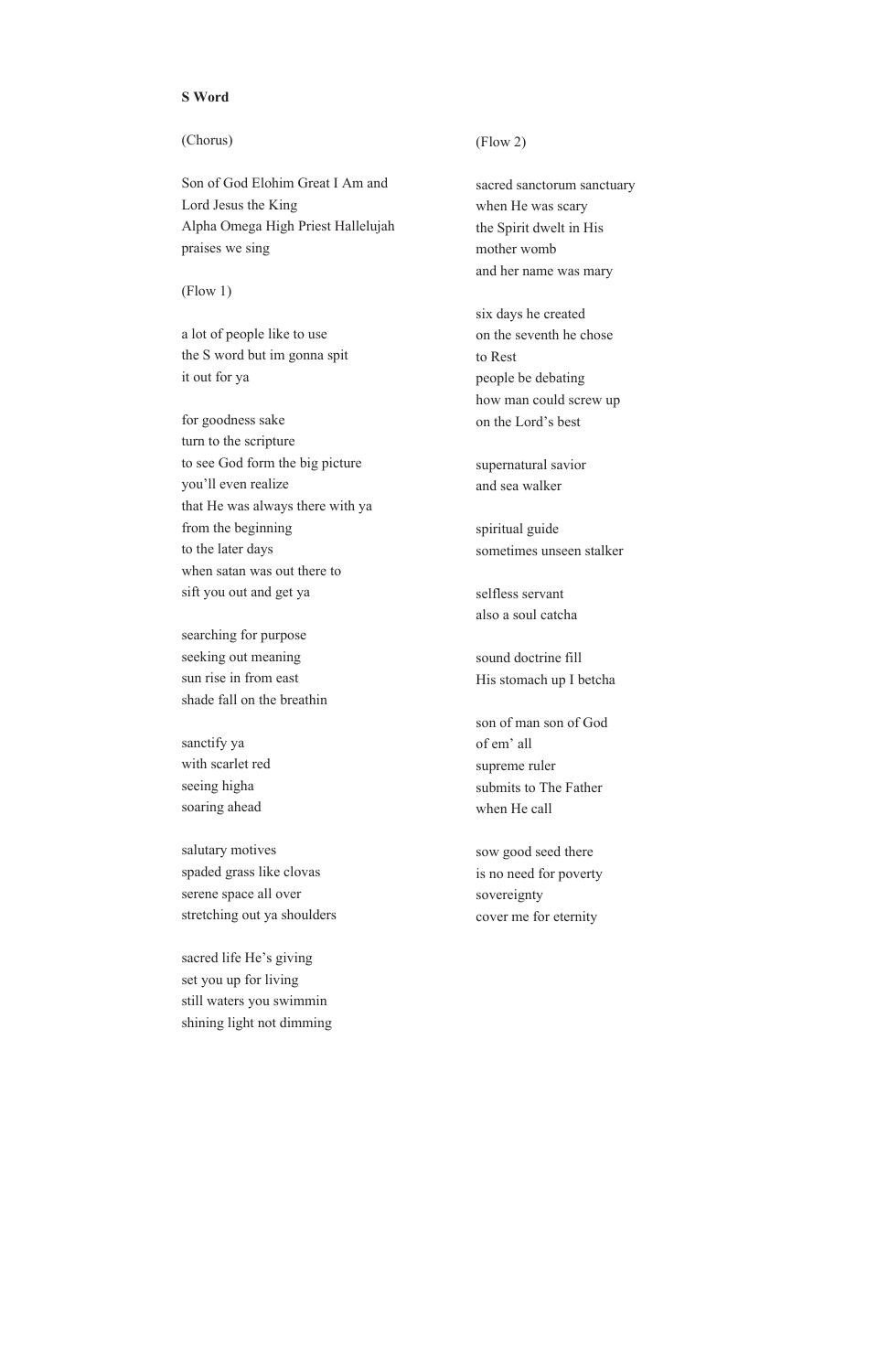#### **S Word**

(Flow 3)

sanity for humanity a real big mess this planet be solutions He be givin me sophia divine wisdom can't ya see

got that sharp sword pointed forward soon enough we pushin toward sympathetic that's the Lord rams dodge people when they're floored.

shepherd shield His sheep not bo peep grab that staff don't fall asleep save that herd now that's for keeps jump the fence and take a leap

steward's preacha subdues the trouble student's teacha burst satan's bubble shrouded cloth it covered love His second coming from above

yeah - show some self control that saline salt it taste too bold sent you out to be the light make sure you are standing right

sunday service rehearsing it bible verses covered yet saints at church be making bets schisms stop you betta quit

supa star shining bright scroll unfold holdin tight

spiritual powers good fight serpents flee got bite

saved by grace saints g race set a place brand new space

secular make a spectacle shown on that tv rectangle sensational He ain't about supernatural He got the clout

# (Flow 4)

saying daily prayers is about that what sowin bearing fruit is about that love show em what you got you know what it does save the best last pullin out that grub

we like to flow but make the tones really low

speak words bestow and make the rhythms go

watch that s word if you gonna make it sing use it right hold it tight when you bout to swing

folks slangin life and death like a common thing careful how you use those words they can hurt or sting

sweet supplier make it dire God's real good no need to buyers

sugar rush i can't retire toes be curlin i'm super flya Jesus a have you set for life He'll slide in a good lookin wife

set you up abundantly all my dreams in front of me they become reality living out my destiny

save ya time on the dime take the futura cause it's mine